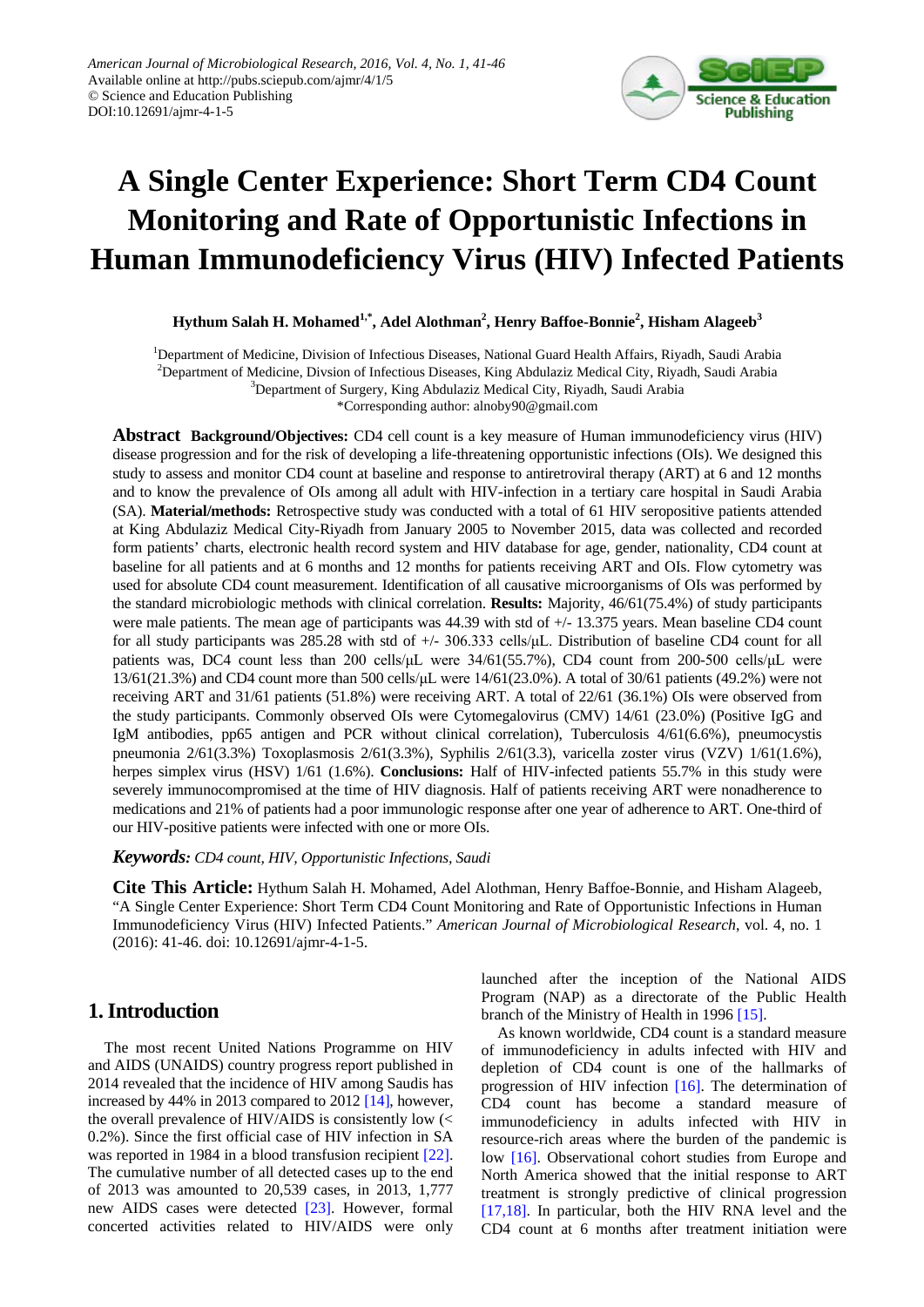independently associated with subsequent AIDS events and death either in treatment-naive or experienced Patients [17,18].

Patients who receive a late diagnosis, defined as a baseline CD4 cell count<200 cells/µl, have significantly poorer responses to ART and worse prognoses [\[5,6,7\].](#page-5-6) The proportion of patients who present late to diagnosis and treatment remains unacceptably high [\[8,9,10,11\].](#page-5-7) Although it is recommended that CD4 cell count testing should be carried out promptly after diagnosis, many patients fail to receive on-time testing [\[12\].](#page-5-8) After the diagnosis of HIV infection, timely CD4 cell count testing is a crucial step in determining whether the patient meets criteria for ART initiation and engaging the patient in appropriate care and treatment [\[16\].](#page-5-4) In the United States, an ongoing outpatient study in eight cities found that 78% of patients had a measured CD4 count within 3 months of HIV diagnosis [\[8\]](#page-5-7) in developing countries, Studies in Thailand, Vietnam, and South Africa reported that only 34%, 49%, and 62.6% of patients, respectively, received CD4 count assessment with 6 months of HIV diagnosis [\[13,14,15\].](#page-5-9)

Opportunistic infections (OIs) remain the single main cause of ill-health and death among HIV-infected patients [\[16\]](#page-5-4) Research shows that about 90% of HIV-related morbidity and mortality are caused by opportunistic infections compared to 7% due to opportunistic cancers and 3% due to other causes (17). OIs such as *Pneumocystis jirovecii* pneumonia (PCP), cytomegalovirus (CMV), non-tuberculous mycobacteria (NTM), and fungal infections are frequently found in patients with AIDS [\[18\].](#page-5-10) The introduction of antiretroviral therapy (ART) has drastically changed the incidence of OIs in patients infected with HIV, resulting in a decline in mortality rates [\[19\],](#page-5-11) but in the era of ART, OIs still occur and result in an increased risk of mortality among people with AIDS, the risk of OIs increases as the CD4+ count declines [\[20\].](#page-5-12) In a multi-centre study from France, among patients who died of AIDS events, 27% died of at least one OIs. In low and middle income countries (LMIC)there was a substantial decrease in the incidence of most OIs with ART use (from 60% to 95%), comparable to rates seen in Europe and North America, with yearly savings of at least 32 million dollars, excluding savings for pulmonary tuberculosis and toxoplasmosis which are likely considerable, according to WHO [\[3\].](#page-5-13) In study from SA, OIs rate in adult with HIV infection were found to be 49%, most commonly being pneumocysitis [\[17\].](#page-5-5)

In background of very little information available with regard to HIV-1 infection and treatment outcome in Middle East countries including the Gulf Cooperation Council (GCC) states, this study was conducted to show the results of baseline CD4 count and to estimate the immunological statues of newly diagnosed HIV patients in tertiary care hospital in SA and also to know the outcome of monitoring CD4 count after 6 and 12 of ART, beside the rate of OIs.

## **2. Method**

#### **2.1. Ethics Statement**

This study was approved by King Abdullah International Medical Research Centre at King Saud bin Abdulaziz University for Health Sciences, National Guard Health Affairs, Riyadh - SA, before starting data collection as the study does not disclose patient identity, and poses no risks to patients (Reference N. RC13/217).

#### **2.2. Study Design and Analysis**

Retrospective cohort study was conducted with a total of 61 HIV seropositive patients, all were adult with age of 19 years and older, attended at King Abdulaziz Medical City-Riyadh from January 2005 to November 2015. Data was collected and recorded form patients' charts, electronic health record system and HIV data base for age, gender, nationality,CD4 count and OIs among all participants.

CD4 count was measured at baseline for all study participants and measured after 6 a 12 months for 14 patients showed adherence to ART. Flow cytometry was used for absolute CD4 count measurement. Identification of all causative microorganisms of OIs was performed by the standard microbiologic methods. Diagnosis of mycobacteria was done using different methods, including (Culture,Zeihl-Neelsen (ZN) stain and TB PCR), Cytomegalovirus (CMV) was determined by detection of CMV IgG and IgM antibodies, CMV pp65 antigenemia and CMV RNA by PCR, broncho-alveolar lavage was tested for the presence of Pneumocystis jirovecii (PCP) by a direct antigen detection test when clinically indicated using immunofluorescence method. Toxoplasma gondii was determined by detection of IgG and IgM antibodies, Varicella Zoster (VZV) was detected by using DFA (Direct Florescent Antibody test) and viral culture, serology and PCR were used for Herpes Simplex Virus (HSV) detection. CMIA (Chemiluminescent Microparticle Immunoassay) and FTA-ABS were used for detection of Syphilis. All previous microbiology tests were done in correlation with clinical condition of patients. all obtained data was analyzed by using SPSS analytic system.

KAMC-Riyadh is a distinguished healthcare provider in Saudi Arabia as apart of National Guard Health Affair, with a capacity of more than 800 beds located in Riyadh city.

### **3. Results**

Majority, 46/61(75.4%) of study participants were male patients. The mean age of participants was 44.39 with std of +/- 13.375 years, 57/61 (93.4%) were Saudi and 4/61(6.6 %) were non- Saudi. Mean baseline CD4 count for all study participants was  $285.28$  with std of  $+/-$ 306.333 cells/μL. Distribution of baseline CD4 count for all patients was, CD4 count less than 200 cells/μL was 34/61(55.7%), CD4 count from 200-500 cells/μL was  $13/61(21.3%)$  and CD4 count more than 500 cells/ $\mu$ L was 14/61(23.0%) [\(Table 1\)](#page-2-0) [\(Figure 1\)](#page-2-1).

Gender distribution for baseline CD4 count was as, male patients with CD4 count less than 200 cells/μL was 28/61 (45.9%), CD4 count 200 to 500 cells/μL was  $9/61(14.8%)$  and CD4 count more than 500 cells/ $\mu$ L was 9/61(14.8%).Baseline CD4 count for female was, CD4 count less than 200 cells/μL was 6/61 (9.8%), CD4 count 200 to 500 cells/ $\mu$ L was 4/61(6.6%) and CD4 count more than 500 cells/ $\mu$ L was 5/61(8.2%) [\(Table 1\)](#page-2-0) [\(Figure 1\)](#page-2-1).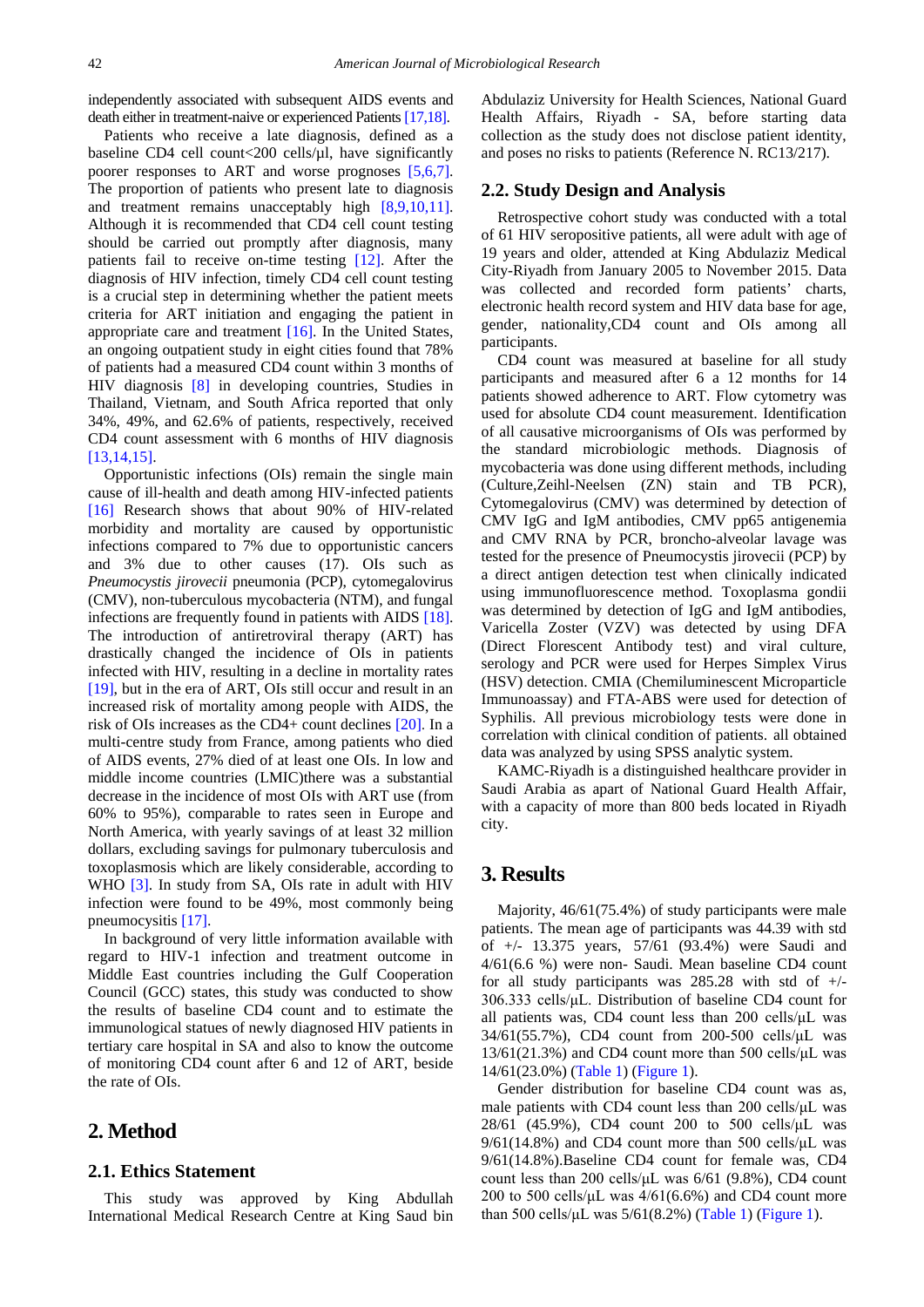<span id="page-2-1"></span>

Figure 1. Baseline CD4 count distribution among all HIV infected patients and gender involvement

<span id="page-2-0"></span>

| Table 1. General characteristics of study participations |                          |                          |
|----------------------------------------------------------|--------------------------|--------------------------|
| <b>Characters</b>                                        | <b>Number/Percentage</b> | <b>Number/Percentage</b> |
| Gender                                                   | Male                     | <b>Female</b>            |
| <b>Baseline CD4 count</b>                                | 46/61(75.4%)             | 15/61(24.6%)             |
| $<$ 200 cells/ $\mu$ L                                   | 28/61 (45.9%)            | $6/61(9.8\%)$            |
| $200-500$ cells/ $\mu$ L                                 | $9/61(14.8\%)$           | $4/61(6.6\%)$            |
| $>500$ cells/Ml                                          | $9/61(14.8\%)$           | 5/61(8.2%)               |
| <b>Opportunistic Infections</b>                          |                          |                          |
| Positive 22/61 (36.1%)                                   | 16/22(72.7%)             | 6/22(27.3%)              |
| Negative 39/61 (63.9%)                                   | 30/39(76.9%)             | $9/39(23.1\%)$           |
| <b>Adherence to ART</b>                                  | $8/14(57.1\%)$           | $6/14(42.9\%)$           |

**Table 1. General characteristics of study participations** 

A total of 30/61 patients (49.2%) were not receiving ART and 31/61 patients (51.8%) were receiving ART. 14/31patients (45.2%) showed adherence to ART and 17/31 patients (54.8%) were nonadherence to ART. CD4 count follow-up for patients showed adherence to ART (baseline, after 6months and 12 months) was as, CD4 count less than 200 cells/μL was 7/14 (50%),4/14(28.6%) and 3/14(21.4%) respectively, DC4 count 200-350 cells/ $\mu$ L was  $3/14(21.4\%)$ ,  $3/14(21.4)$  and  $2/14(14.3\%)$ respectively, CD4 count 350-500 cells/μL was 2/14(14.3%),2/14(14.3%),and 2/14(14.3%) respectively and DC4 count more than 500 cells/μL was 2/14(14.3%),5/14(35.7%) and 7/14(50%) respectively [\(Figure 2\)](#page-2-2).

<span id="page-2-2"></span>

**Figure 2.** shows CD4 dynamics over the time period of one year for patients receiving ART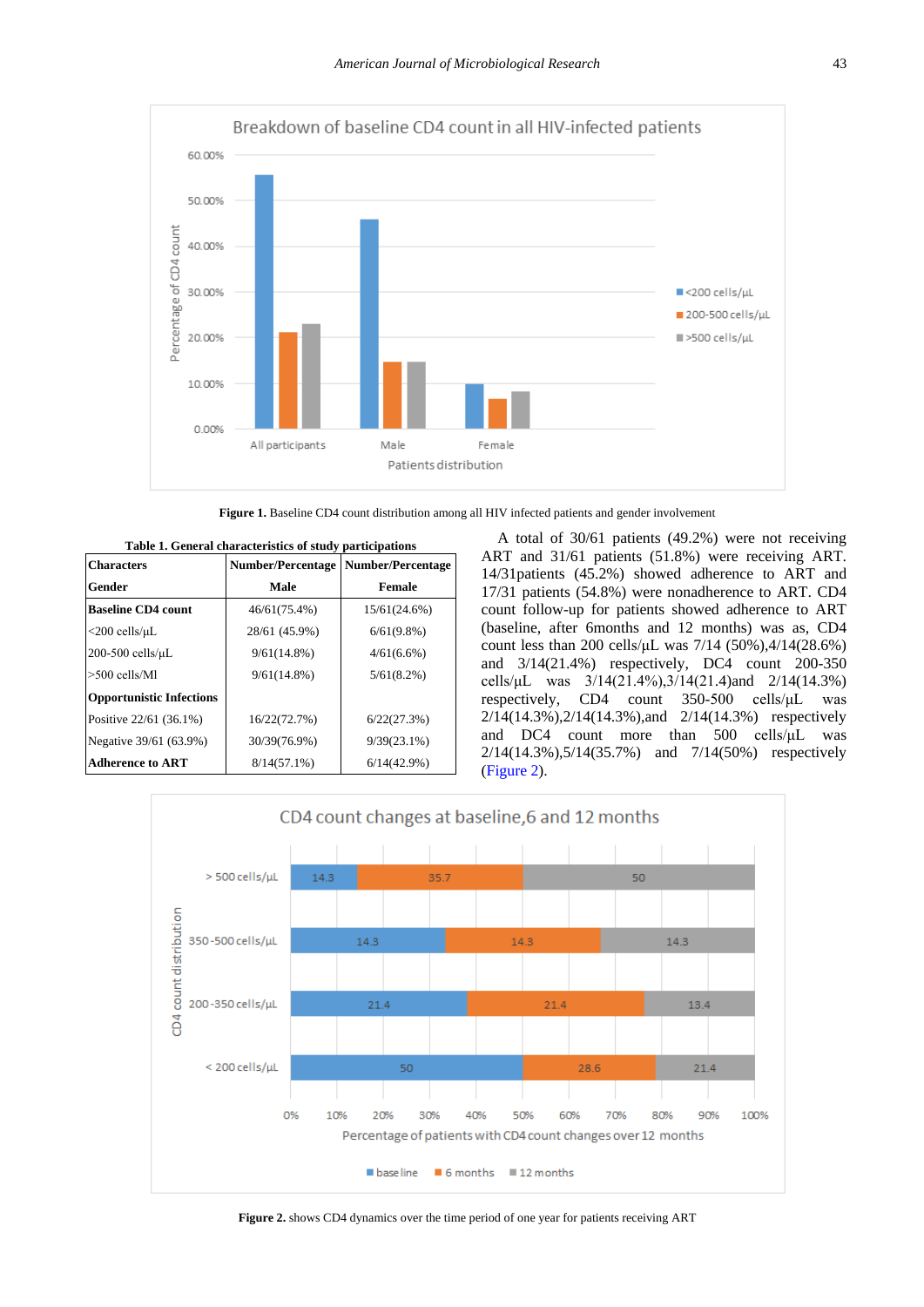<span id="page-3-1"></span>

**Figure 3.** Distribution of Opportunistic Infections among all HIV seropositive patients

Mean baseline CD4 count for patients with adherence to ART 14/31patients (45.2%) was 242.7 cells/μL with std. 316.15221, mean CD4 count after 6 months was 378.2 cells/μL with std. 243.6864 and mean CD4 after 12 months was 427 cells/μL with std. 262.9314.Female with adherent to ART were 6/14(42.9%) and male 8/14(57.1%), mean CD4 count for female baseline, after 6 months and

12 months was 389.83, 477.5, 557.5 cells/μL with std. 420.0288, 223.3774 and 248.1481 respectively, CD4 count for male with adherence to ART baseline, after 6 months and 12 months was 132.4, 303.8 and 365 cells/μL with std. 164.7491, 244.6535 and 266.9403 respectively [\(Figure 4\)](#page-3-0).

<span id="page-3-0"></span>

**Figure 4.** shows mean CD count changes over 12 months for patients with adherence to ART

A total of 22/61 (36.1%) OIs were observed from the study participants. Commonly observed OIs were Cytomegalovirus (CMV) 14/61 (23.0%) (Positive IgG and IgM antibodies, pp65 antigen and PCR without clinical correlation), Tuberculosis 4/61(6.6%)( culture showed growth of three of a typical mycobacterium (Mycobacterium avium, mycobacterium riyadhense, and mycobacterium intracellulare and one patients with mycobacterium tuberculosis), pneumocystis pneumonia 2/61(3.3%) Toxoplasmosis (Tow patients with central nervous system (CNS) toxoplasmosis) 2/61(3.3%), Syphilis 2/61(3.3), varicella zoster virus (VZV) 1/61(1.6%), herpes simplex virus (HSV) 1/61 (1.6%) [\(Table 1\)](#page-2-0) [\(Figure 3\)](#page-3-1).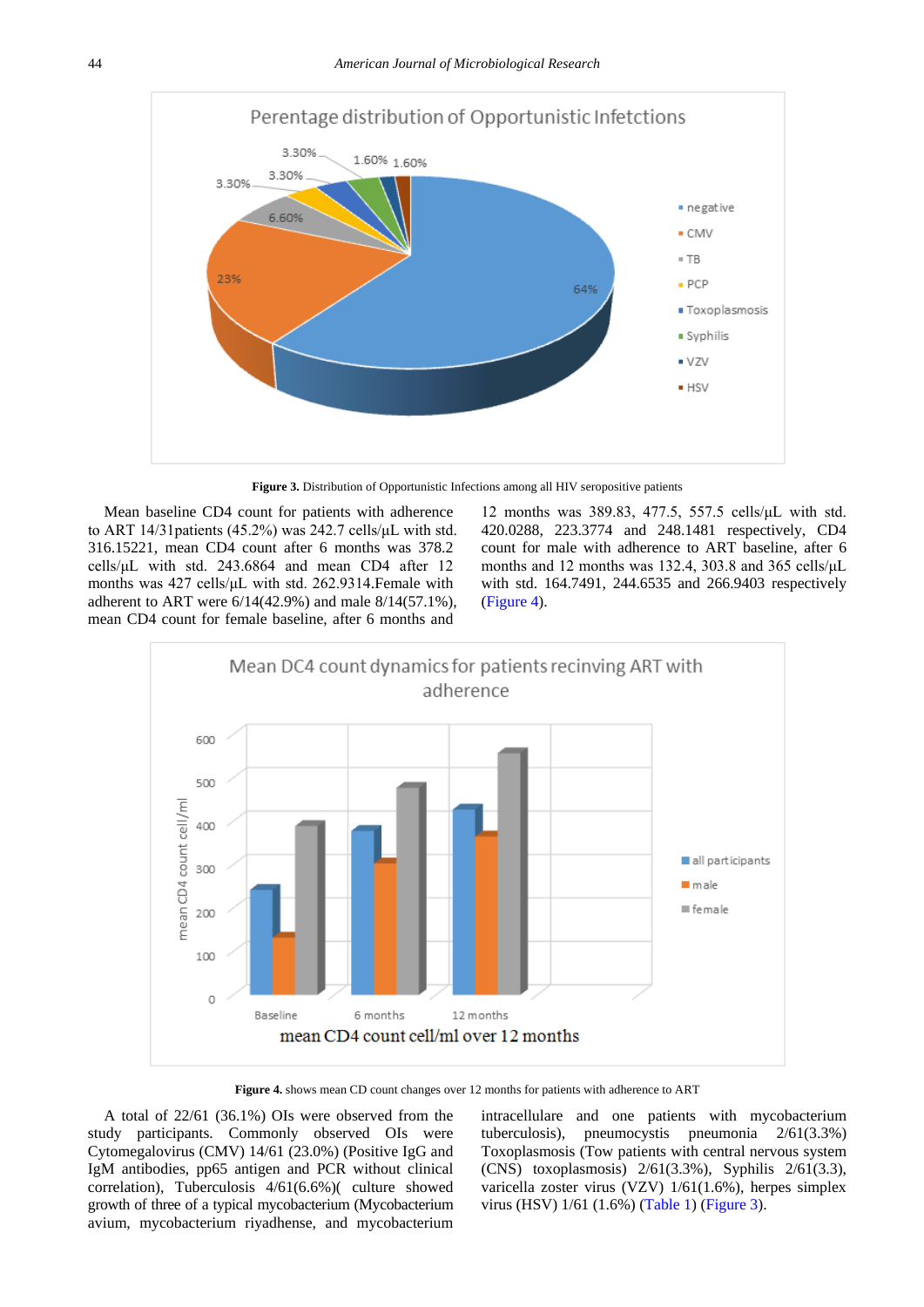#### **4. Discussion**

In high-income settings HIV-positive patients in regard to ART they receive individualized care. Treating clinicians use routine plasma HIV viral-load measurements and CD4 cell counts every 3–6 months to monitor the efficacy of personalized initial regimens and to trigger ART changes [\[4,5\].](#page-5-14) In low and middle income countries, most HIV patients receive ART through the public sector, on the basis of standardized first-line treatment regimens, with little laboratory monitoring to identify failure and trigger switches to second-line ART [\[4,5\].](#page-5-14) According to the 2013 World Development Report, the SA is considered a highincome country. By law, ART should be available free of charge. However, options for treating affected patients are still limited  $[12]$ . There is scarce published data on the use of ART in the SA. Presently, there are no agreed-upon national treatment guidelines; the international guidelines are presumably being used*, albeit on an ad hoc basis*. Therefore, clinical practice is likely to be diverse due to the lack of agreed-upon national or local treatment standards [\[12,13\].](#page-5-8) According to WHO guideline on *when to start antiretroviral therapy and on pre-exposure prophylaxis for HIV* published in September 2015,ART should be initiated among all adults with HIV regardless of WHO clinical stage and at any CD4 cell count (strong recommendation, moderate-quality evidence) [\[28\].](#page-5-15)

In Our study mean baseline CD4 count for all study participants was 285 cells/μL, we found more than half of HIV infected patients 34/61(55.7%), were severely immunocompromised with low level of baseline DC4 count (less than 200 cells/ $\mu$ L) at the time of diagnoses with HIV, which put them at high risk of developing a life-threatening OIs and also it means likely there is a late diagnosis of disease. Mean baseline CD4 count in this study is lower in compare to local study, the mean CD4 count at the time of diagnosis was  $350$  cells/ $\mu$ L [\[1\],](#page-5-16) in other study from SA, 977 patients living with HIV 274  $(28.3\%)$  had a baseline CD4 count of  $\leq 200$  cells/ $\mu$ L and fifty per cent of cases had a baseline CD4 count of  $<$  350 cells/ $\mu$ L [\[16\].](#page-5-4) Among 388,496 newly identified HIV cases, the median baseline CD4 count was 294 cells/µl and over half (N= $130,442, 58.8\%$ ) were less than 350 cells/ $\mu$  [\[6\].](#page-5-17) Of the 103 newly diagnosed adults the median CD4 cell count at the time of diagnosis was  $183/\mu$ L; 52 of 103 adults (50.5%) with a newly diagnosed HIV infection had a CD4 cell count that was  $\langle 200 \, | 7]$ . In our patients receiving ART adherence rate was 45.2%, there is no local data from SA regarding adherence to ART in adult. Ffiftyone studies published between 1999 and 2013 worldwide reported adherence rates for 10 ,725 patients in 53 countries, adherence was estimated at 62% (95% CI, 57– 68;  $l^2$ , 97%) overall and this varied by region as it was lowest in North America (53%) and highest in Africa and Asia (84%) [\[8,9,10,11\],](#page-5-7) studies conducted after 2005 showed higher adherence rate (74%) than conducted pre-2005 (59%) [\[8\].](#page-5-7)

Mean CD4 for all HIV infected patients in this study showed improvement after starting of ART (baseline, after 6 months and 12 months was 242,378 and 427 cells/μL respectively). Mean baseline DC4 count was more higher in female than male patients 389 and 132 cells/μL respectively, but immunological recovery was more better among male than female patients after one year of ART as

174.4% vs 43.2% respectively (baseline, after 6 months and after 12 months was132, 303,365 cells/μL and 389, 477, 557 cells/μL and for male and female respectively). But 3/14 (21.4%) patients failed to achieved immunological recovery despite ART for 12 months with CD4 count less than 200 cells/ $\mu$ L also 2/14(14.3%) patients with CD4 count 200-350 cells/μL. The relationship between male/female and HIV-1 disease progression has been investigated for decades and sex differences significantly impacts the clinical, virological and immunological responses in patients initiating ART [\[2\].](#page-5-19) There are remarkably discrepant results in the literature about the course of immunological, virological and clinical parameters according to sex, Some studies have found higher CD4 cell counts in women, other found higher CD4 cell counts in men, well as greater increases in CD4 cell counts following ART in women or no differences with men [\[24,25,26,27\].](#page-5-20) In another study by Collazos et al., HIV-1-infected women who were receiving ART had better immunological response to therapy and hence higher CD4+ T-cell counts and lower rate of clinical progression to AIDS/death compared to men [\[2\].](#page-5-19)

In our study an overall OIs was 36.1% among participants through ten years period from January 2005 to November 2015, which is low relatively and showed some decline in the rate of in compared to other Saudi study, OIs were found in 49% of patients [\[1\],](#page-5-16) which was the only Saudi study described OIs in HIV positive patients among a cohort of Saudi national HIV-infected patients receiving their care in SA, that till November 2014 [\[1\]](#page-5-16) in our study the top OIs was Cytomegalovirus (CMV) (23.0%) (positive serology, pp65 antgenimia and CMV RNA PRC without clinical correlation), followed by Tuberculosis (6.6%) as the commonest OIs, in compare to Pneumocystis jirovecii pneumonia (PCP) as the most frequently diagnosed OIs (27%) followed by Candida (25%), Mycobacterium tuberculosis (MTB) and cytomegalovirus (CMV) infections was (16%) in mentioned study over 20 years period from 1989 to 2010 [\[1\].](#page-5-16) In recent study from Bahrein, Infection with Staphylococcus aureus was the commonest infection, present in 9.8% of total HIVinfected patients and 28.7% of members of the AIDS patient group with OIs, followed by yeast infections (9.2% and 27.2%, respectively) [\[21\].](#page-5-21) Mycobacterium tuberculosis was present in 3.6% of total HIV-infected patients and 10.6% of the group with OIs, while mycobacteria other than tuberculosis (MOTT) was present in 2.5% and 7.5%, respectively. PCP was observed in 5.1% and 15.1%, respectively. Herpes simplex II (HSV-II) was observed in 3% and 9%, respectively, while Cytomegalovirus antigenemia was only present in 2% and 6%, respectively [\[21\].](#page-5-21)

This study revealed advance disease and showed critical immunocompromised state of half of newly diagnosed HIV patients in a tertiary care hospital in SA in last ten years, beside poor adherence to ART, which raised many questions regarding clinical practise, screening and care of HIV infected patients.

### **5. Conclusions**

Half of HIV-infected patients (55.7%) in this study were severely immunocompromised with relatively